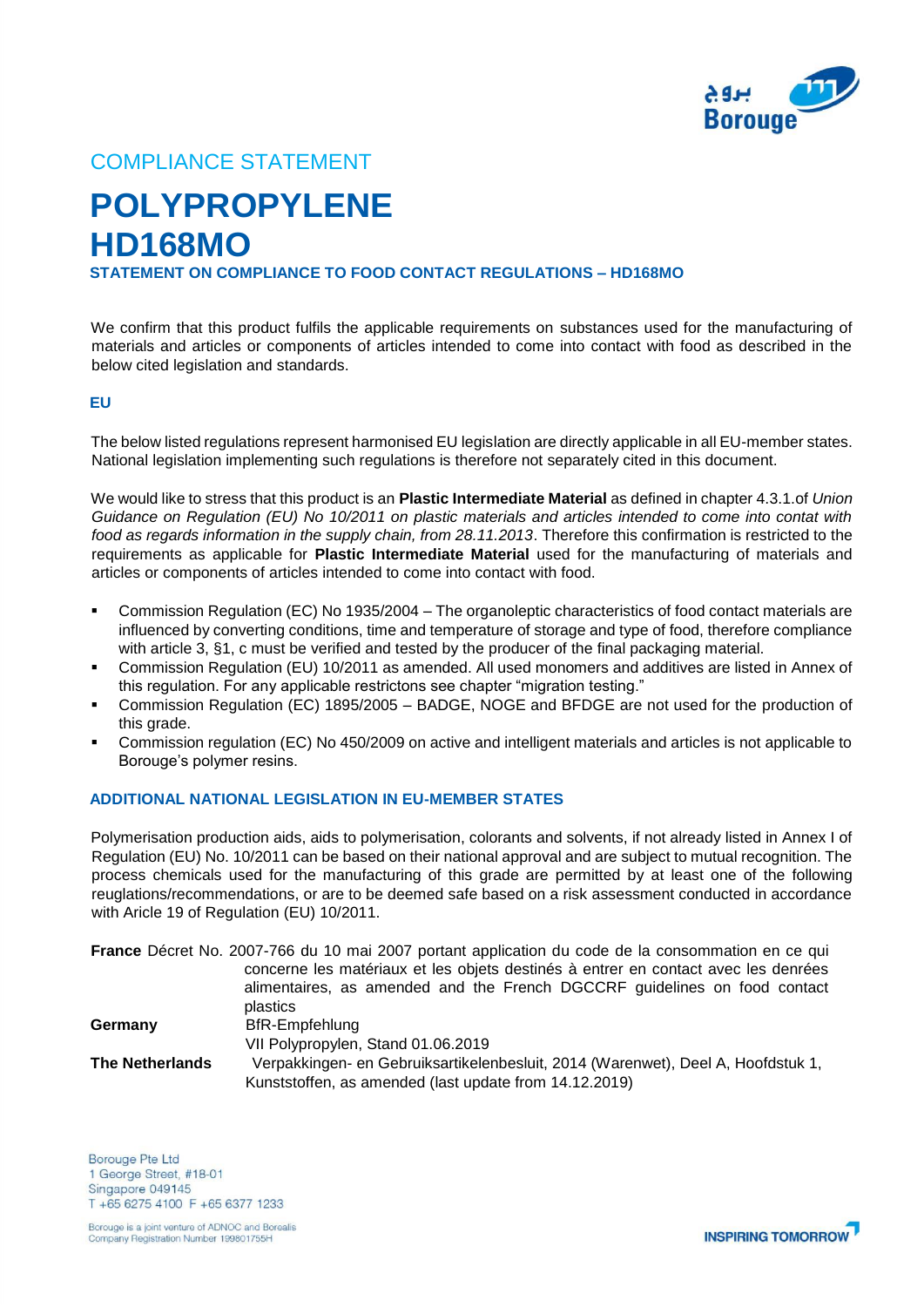

#### **EUROPE (NON-EU-COUNTRIES)**

| <b>Norway</b>      | Sosial-og helsedepartementets forskrift 1993-12-21-1381 as amended (referring to<br>Regulation EU 10/2011)                                                                                                                                                                                                                                                                                                                                                                                                                                                                                                                                                           |
|--------------------|----------------------------------------------------------------------------------------------------------------------------------------------------------------------------------------------------------------------------------------------------------------------------------------------------------------------------------------------------------------------------------------------------------------------------------------------------------------------------------------------------------------------------------------------------------------------------------------------------------------------------------------------------------------------|
| <b>Switzerland</b> | Verordnung der EDI über Bedarfsgegenstände vom 16.12.2016 (817.023.21) ; Stand<br>01.12.2019, 5. Abschnitt: Bedarfsgegenstände aus Kunststoff                                                                                                                                                                                                                                                                                                                                                                                                                                                                                                                        |
| <b>Turkey</b>      | Notification No. 2019/44 from 25.12.2019 - referring to Regulation EU No. 10/2011                                                                                                                                                                                                                                                                                                                                                                                                                                                                                                                                                                                    |
| <b>WORLD</b>       |                                                                                                                                                                                                                                                                                                                                                                                                                                                                                                                                                                                                                                                                      |
| China              | GB 9685-2016 - National standard on the use of additives in food containers and<br>packaging materials<br>GB 4806.1-2016 - National standard on general safety requirements for materials and<br>articles in food contact - so far applicable to polymer resins.<br>GB 4806.6-2016 - National standard on plastic resins for food contact use Appendix<br>A - 74 Propylene homopolymer (CAS# 9003-07-0).                                                                                                                                                                                                                                                             |
| India              | IS 16738: 2018 Positive list of constituents for polypropylene polyethylene and their<br>copolymers for its safe use in contact with foodstuffs and pharmaceuticals<br>3.1 & 3.2 of IS 10910 : 1984 Specification for polypropylene and its copolymers for its<br>safe use in contact with foodstuffs pharmaceuticals and drinking water                                                                                                                                                                                                                                                                                                                             |
| <b>Indonesia</b>   | Badan Pengawas Obat dan Makanan (BPOM) Regulation 20/2019 on Food<br>Packaging.                                                                                                                                                                                                                                                                                                                                                                                                                                                                                                                                                                                      |
| <b>Brazil</b>      | ANVISA RDC nº 56/2012 - lista positiva de monômeros<br>(Brazilian implementation of RES 02/12)<br>ANVISA RDC nº 326/2019 - Lista Positiva de Aditivos<br>(Brazilian implementation of RES 39/19)                                                                                                                                                                                                                                                                                                                                                                                                                                                                     |
| <b>Mercosur</b>    | MERCOSUR/GMC/RES. Nº 02/12 - Lista positiva de monomeros<br>MERCOSUR/GMC/RES. Nº 39/19 - Lista positiva de aditivos                                                                                                                                                                                                                                                                                                                                                                                                                                                                                                                                                  |
| Japan              | Notification No. 196 of 2020 as published on April 28, 2020 by MHLW (Japan Ministry<br>of Health, Labour and Welfare) - and subsequent amendments Appendix 1, Table 1<br>(1) Basic polymer & Table 1(3) monomers<br>Resin class: 6; all food types; max. temperature: III (> 100°C)<br>Appendix 1, Table 2 Additives<br>All used additives are listed and below the permitted concentration limits                                                                                                                                                                                                                                                                   |
| <b>USA</b>         | FDA, CFR, Title 21,<br>177.1520 (a)(1), (b) and (c)1.1a Olefin polymers                                                                                                                                                                                                                                                                                                                                                                                                                                                                                                                                                                                              |
|                    | Limits of use (FDA) Test samples made from this product fulfilled the extraction requirements according to<br>FDA CFR 21 §177.1520(c), as defined for the type of polymer described above.<br>Therefore this product may be used in contact with all food types as described in table<br>1 of CFR 21 §176.170(c), under conditions of use A through H as described in table 2<br>of CFR 21 §176.170(c) (including articles used for packing or holding food during<br>cooking). It is the responsibility of the converter or food packer to control that<br>the final packaging complies with the requirements of the intended and<br>foreseeable conditions of use. |

#### **MIGRATION LIMITS AND TESTING**

**Migration limits** The product contains traces of Aluminium, which is regulated with a specific migration limit in EU (Commission Regulation 10/2011; Article 6.3.a and Annex II) and

Switzerland (Bedarfsgegenständeverordnung 817.023.21, Anhang 2.3.1); (1 mg/kg expressed as Al). Representative worst case tests (3% acetic acid; 4h/100°C) did not show any migration above 0,04 mg/kg.

Borouge Pte Ltd 1 George Street, #18-01 Singapore 049145 T +65 6275 4100 F +65 6377 1233

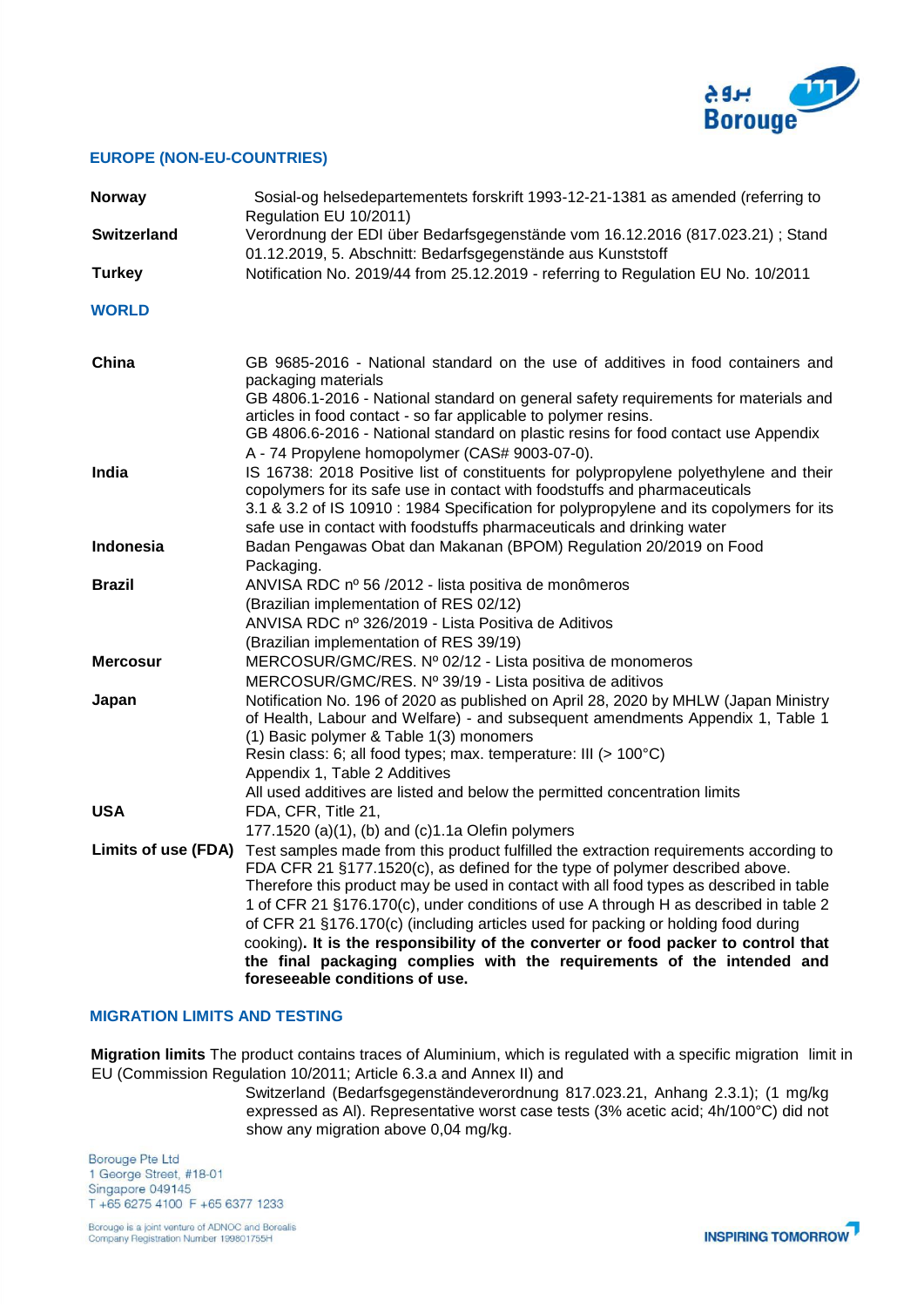

Other used monomers and additives used for the manufacturing of this grade are not regulated with specific migration limits.

Substances also authorised as direct food additives ("Dual use additives") are either not used for the manufacturing of this product, kind of not migrating, or only present in quantities that in case of their migration don't allow relevant contribution to exceed of the limits as set in the applicable food legislation.

**Migration testing** In accordance with article 12 of Commission Regulation (EU) 10/2011, article 12 of Swiss ordinance 817.023.21 and article 2.12 of Chinese standard GB4806.1 the overall migration shall not exceed 10 mg/dm² from plastic materials and articles, with the exception for plastic materials and articles intended to contact infant or child food (60mg/kg). (Mercosur GMC Res No. 56/92 - 8 mg/dm<sup>2</sup> and 50 mg/kg food).

> In accordance with requirement 3.4 of Indian Standard IS 10146 : 1982, the overall migration shall not exceed 60 mg/kg from plastic materials and articles, with the exception for plastic materials and articles described in 3.4 a)i) and ii) (10 mg/dm<sup>2</sup>).

> A representative sample from this or a comparable material, tested for 2d at 20°C in isooctane (1 mm plate / total immersion) did not exceed the limit of 10 mg/dm² for overall migration. This test result is only valid for orientation purposes but must not be used to confirm legal compliance of the finished article.

> **Compliance with the overall and specific migration limits as described above must be measured from the final packaging intended to come into contact with foodstuff by using real food or appropriate food simulants at the intended and foreseeable conditions of use as specified in Annex III of Commission Regulation (EU) 10/2011; Annex 4 of Swiss Ordinance 817.023.21; Chinese standard GB31604.8-2016; Mercosur GMC Res No. 32/2010 and Indian Standard IS 9845. It is the responsibility of the converter or food packer to verify that the final packaging complies with the overall and specific migration limits as set out by the applicable legislation**.

#### **NON-INTENTIONALLY ADDED SUBSTANCES - NIAS**

Commission Regulation (EU) 10/2011 notes that not all contaminants and reaction products of authorised monomers and additives can be listed in its Annex I. The identification of non-listed migrants may therefore not be an exclusion criterion in itself. However, a toxicological evaluation of these migrants needs to be performed.

The major fractions of NIAS in Polyolefins are the oligomers, which are unavoidably formed during polymerisation and cannot be removed. A recent joint study of polyolefin producers demonstrated that oligomers migrating from all types of polyolefins only consist of linear and branched alkanes (POSH) and alkenes (POMH), no cyclic or aromatic compounds were found. The toxicological assessment of such migrants concluded that they are sufficiently characterised by the existing overall migration limit.

Further a variety of representative Borouge products, covering the whole Borouge product spectrum, was assessed in relation to migrating NIAS by renowned test institutes. Beside oligomers the typical NIAS are reaction- and decomposition products from antioxidants, many of them known as "Arvin-substances". Another joint industry study confirmed that none of these Arvin-substances are genotoxic and can therefore be rated at least as "Cramer-class III", allowing a daily consumption of 90 μg/person/day.

Borouge Pte Ltd 1 George Street, #18-01 Singapore 049145 T +65 6275 4100 F +65 6377 1233

Borouge is a joint venture of ADNOC and Borealis Company Registration Number 199801755H